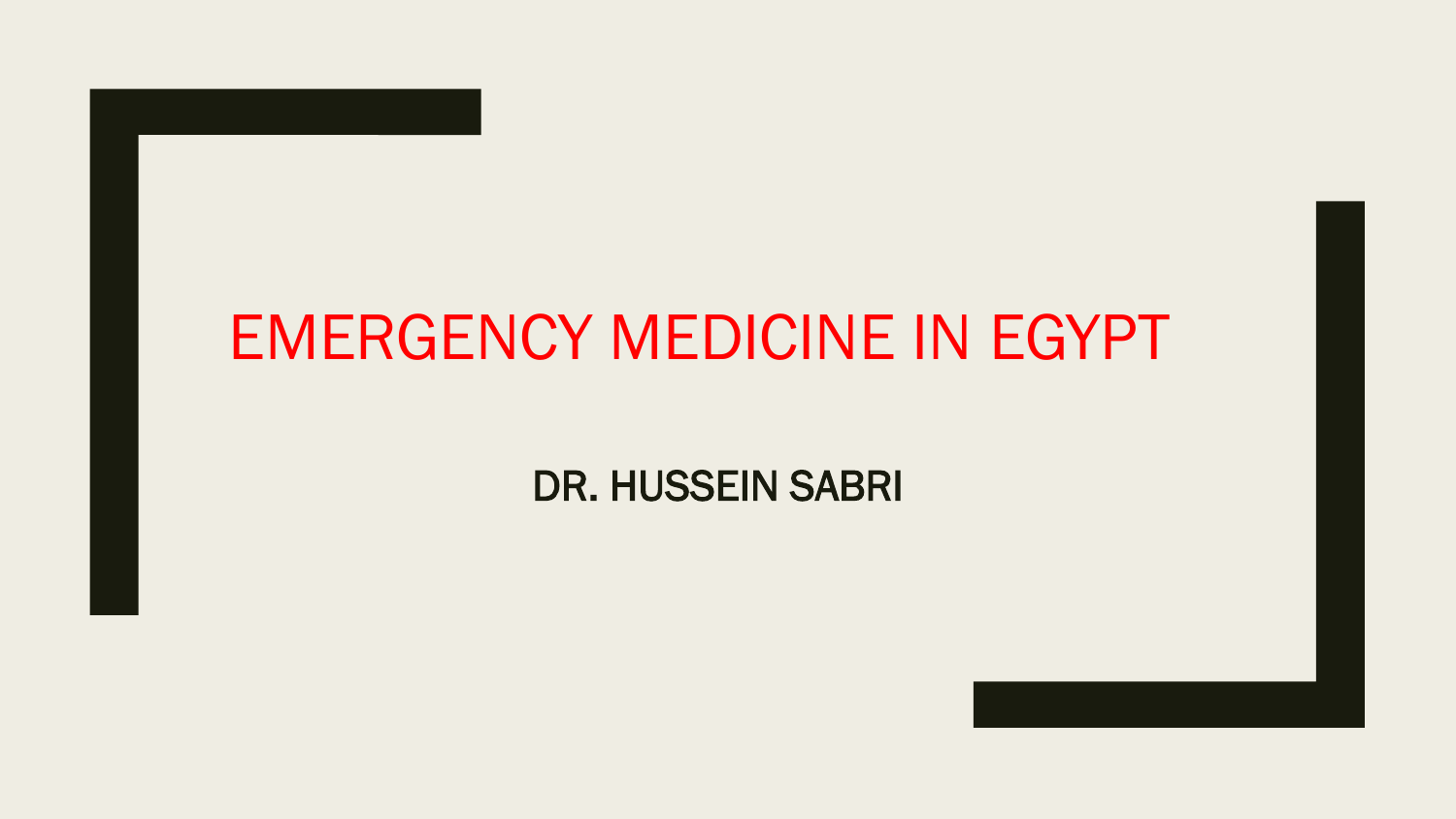#### **Overview**

- $\Box$  Introduction : location, population, Education, History, .......
- $\Box$  MOH ... Fellowship program of EM
- Universities : Alexandria / Suez Canal / Tanta /
- **Q** Objectives
- $\Box$  Trainee & centers selection
- **ED** Education & training program
- **Q** Curriculum, log book
- Courses: ALS / ATLS / HMIMMS /EPLS
- Radiology / Poisoning / Clinical Days
- $\Box$  Evaluation, Examinations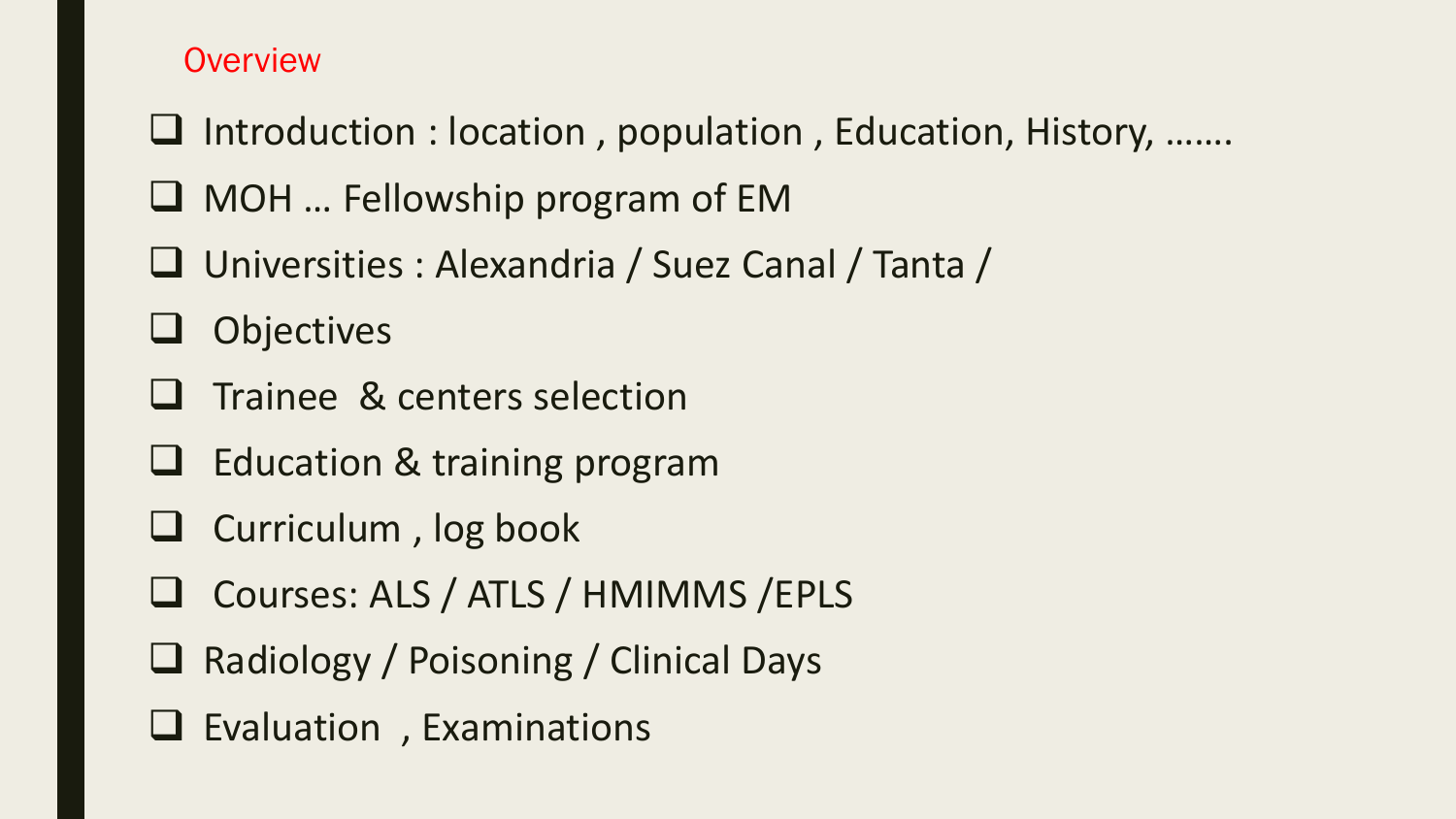Location: North Africa population: 105 millions universities: 20 Ambulance: ~ 3000 variable levels

 ■ MOH hospitals:  $\sim$  3000 (1ry, 2ry, 3ry)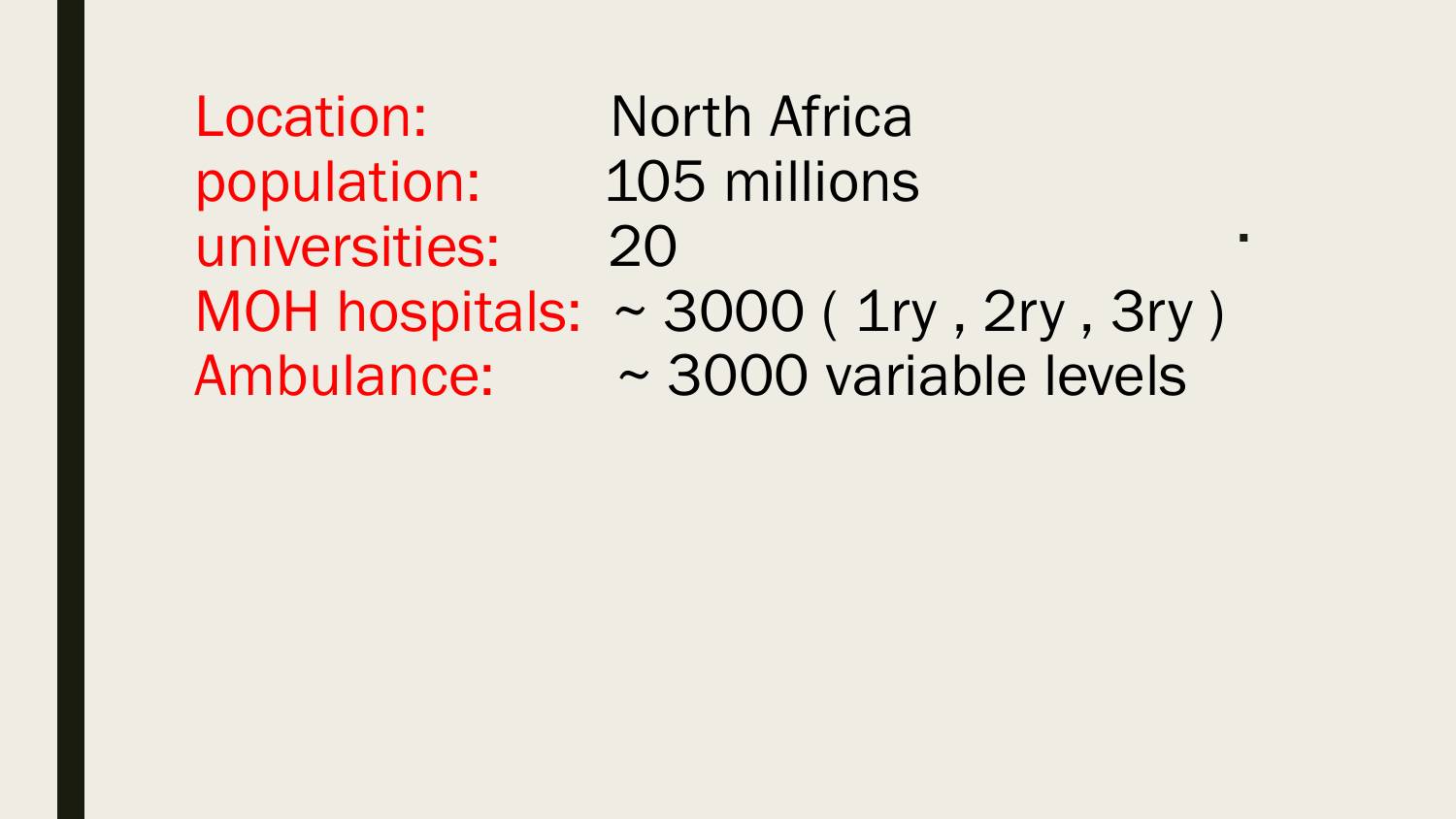### History:

1984 Master degree in EM – Alexandria university

2000 Fellowship Program – 4 years

2005 Universities departments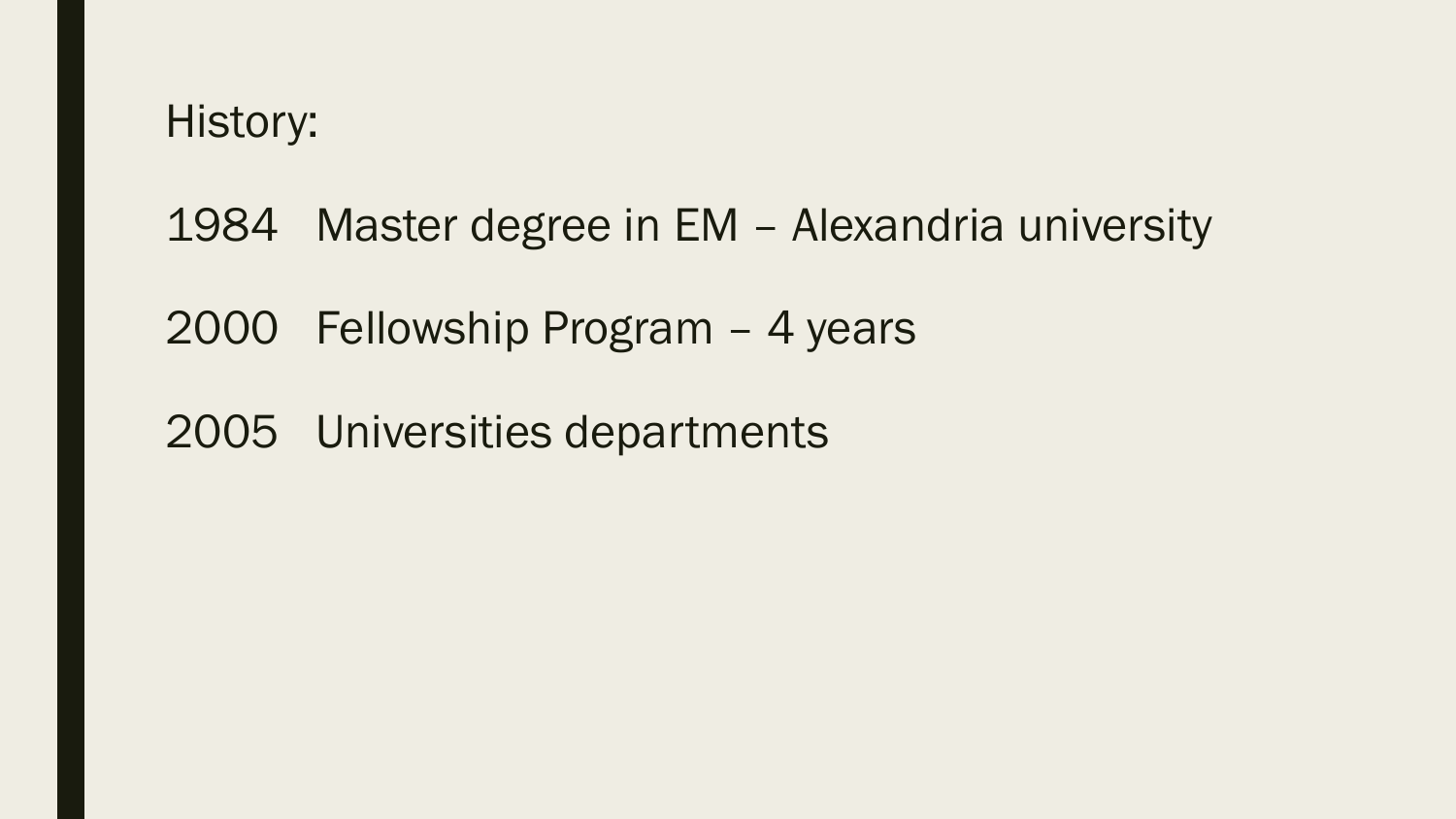## MOH – Fellowship program in EM

- Scientific committee : Role and Authority
- Training centers : Criteria
- Rotation :
- Curriculum :
- Log book :
- Lectures: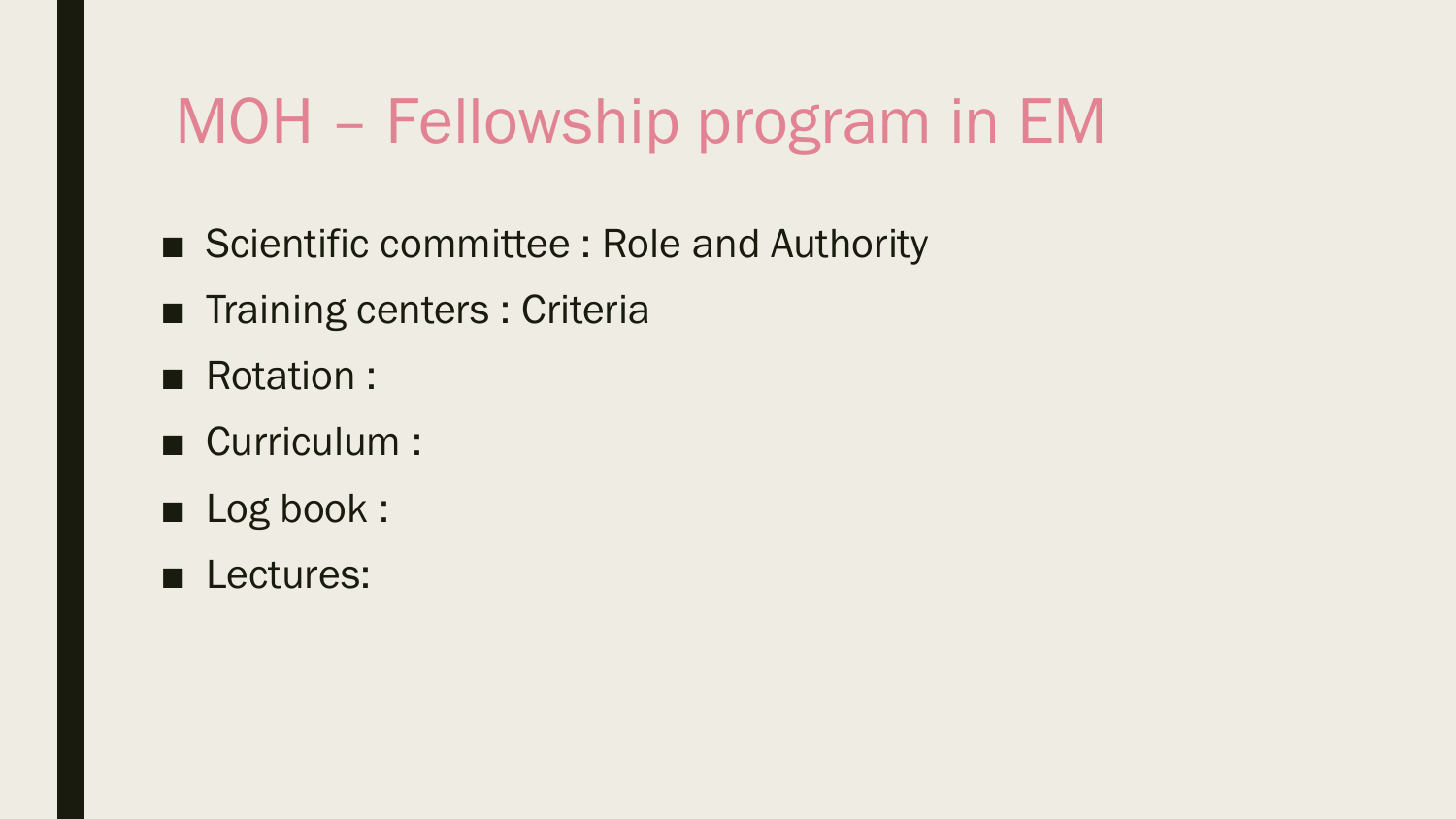### **Q** Educational Supplements:

- ALS / EPLS / ATLS / HMIMMS
- Clinical Days (procedure)
- Academic Revision Days
- TOT courses
- Poisoning / Radiology courses
- Evidence based course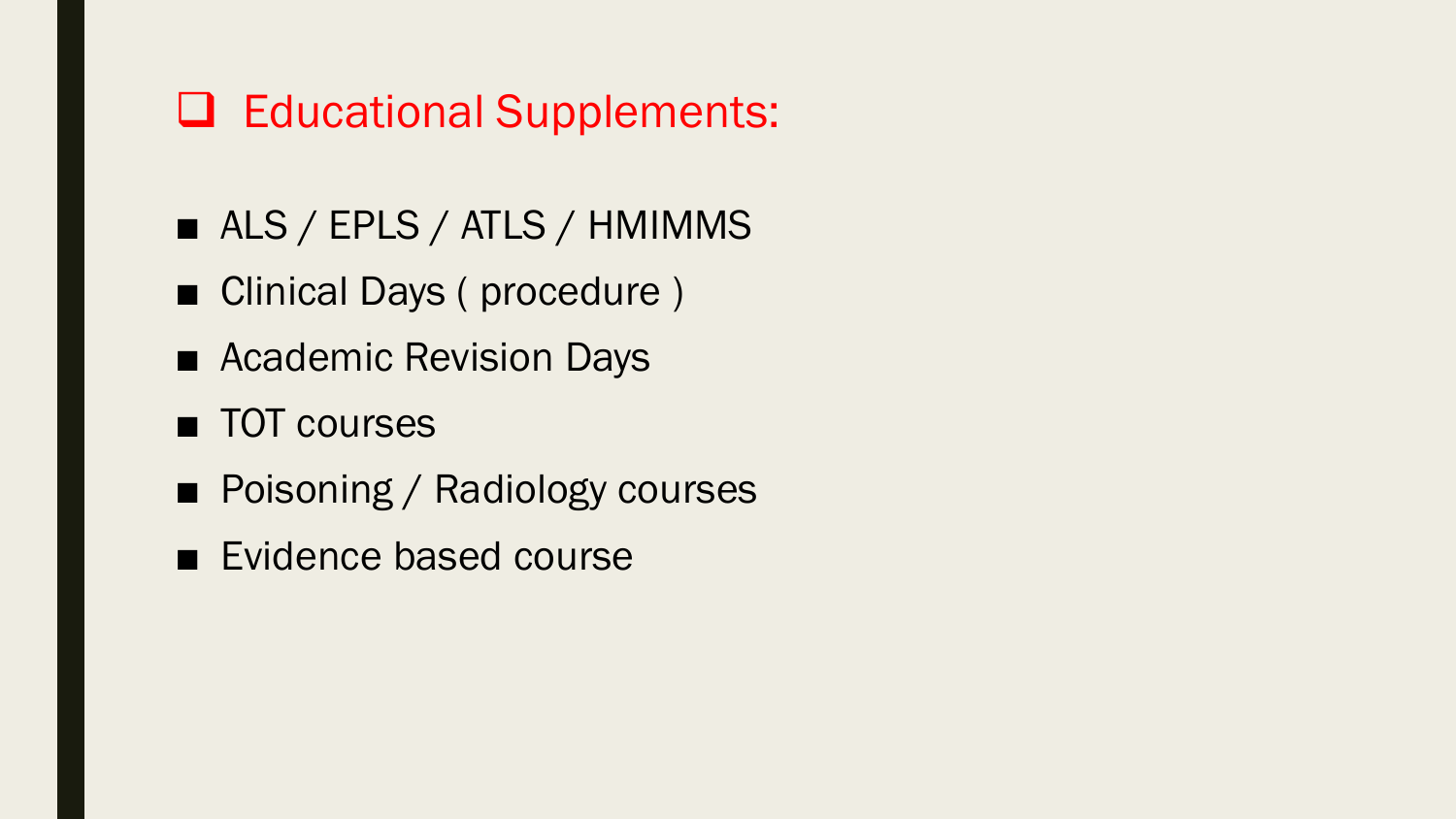### Evaluation :

First Part exam. ( Appiıed basıc scıence ) MCQ / SAQ

Second Part exam ( Emergency Medıcıne ) MCQ / SAQ

Third Part exam. ( OSCE / Vıva )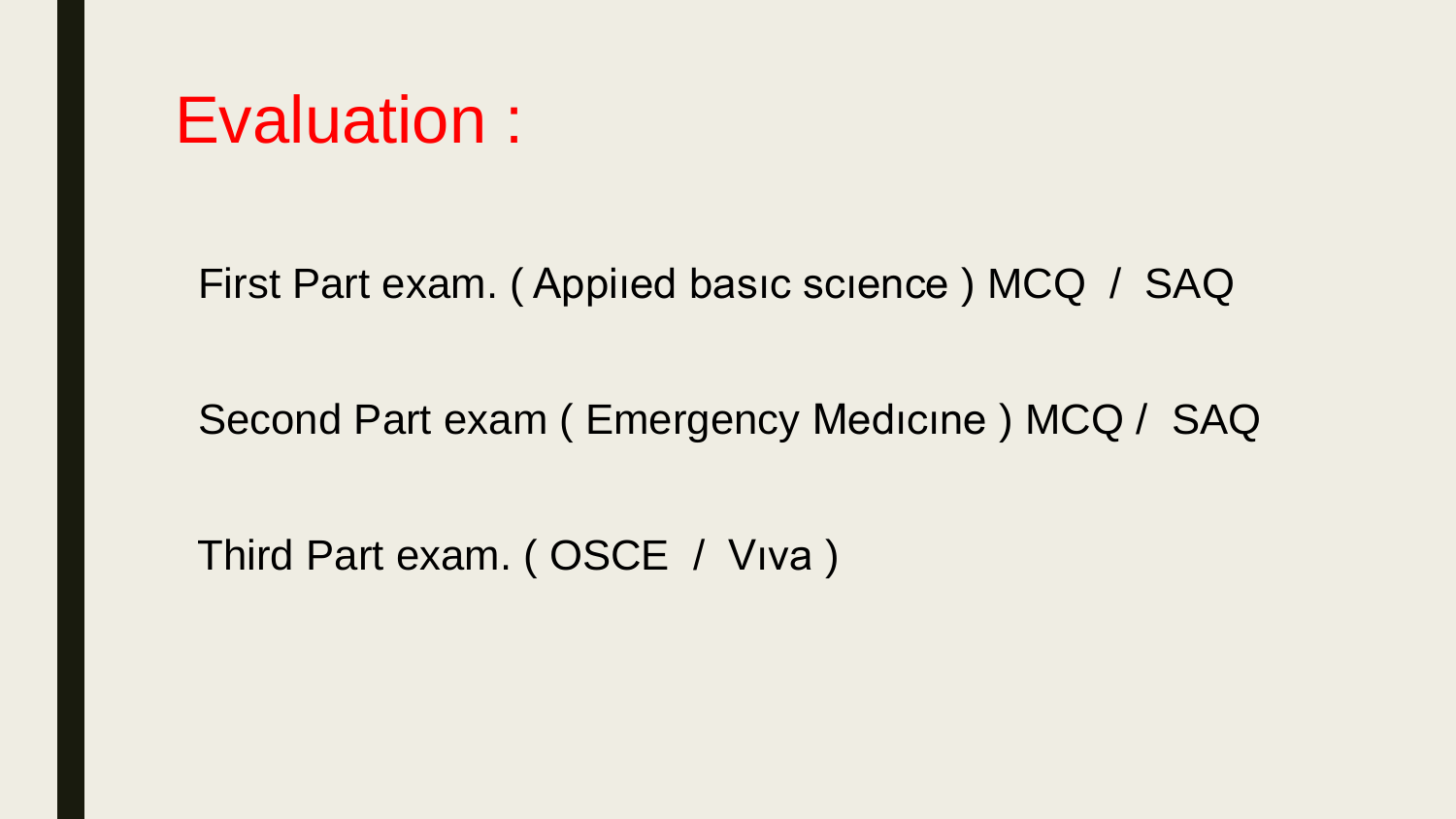• Graduation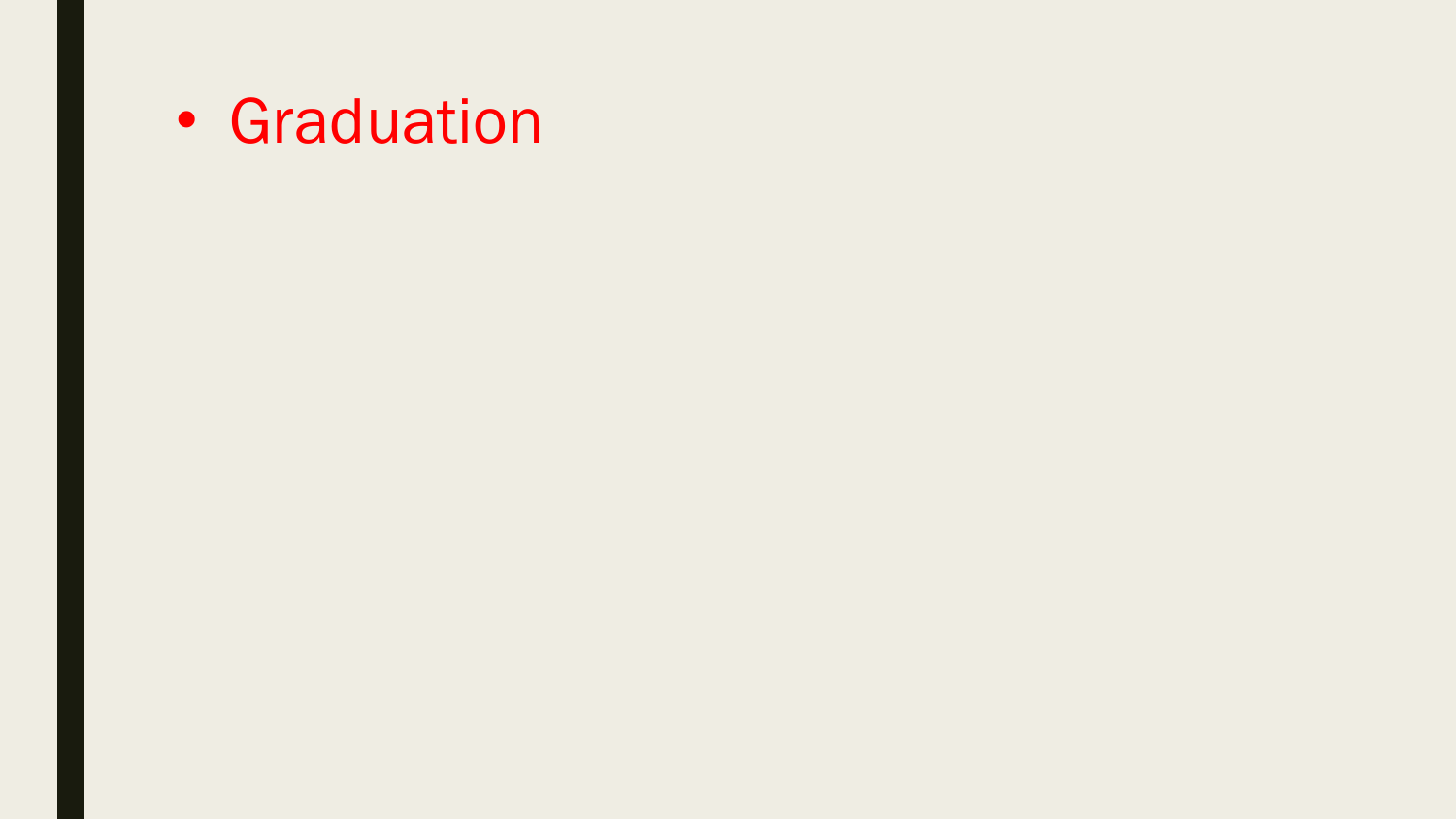### EM Trainee from January 2000 - January 2018

#### = 1075 Candidates  $\overline{a}$

-----------------------------------------------

2018 --- 2000

1075<sup>=</sup>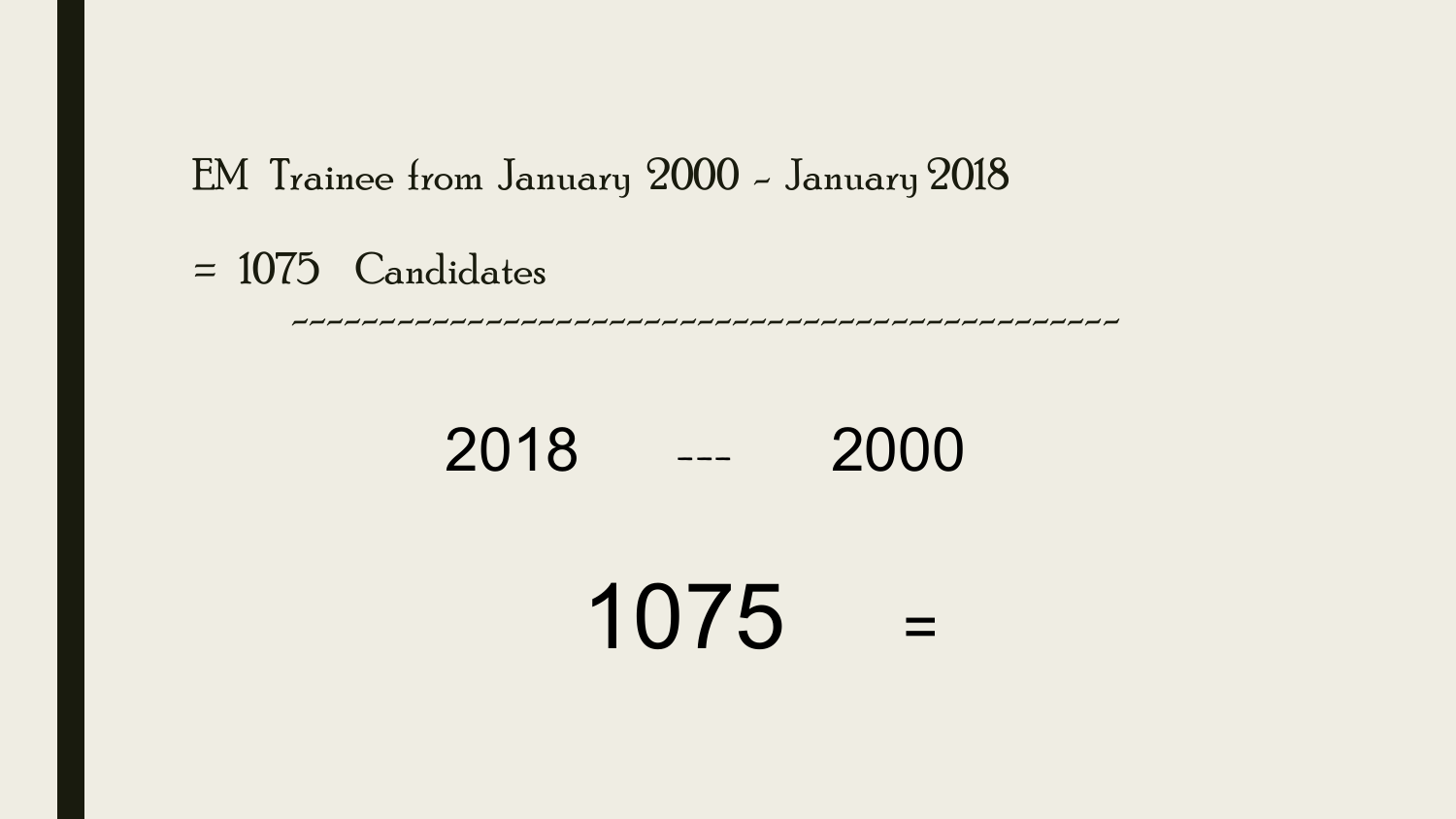### • Future